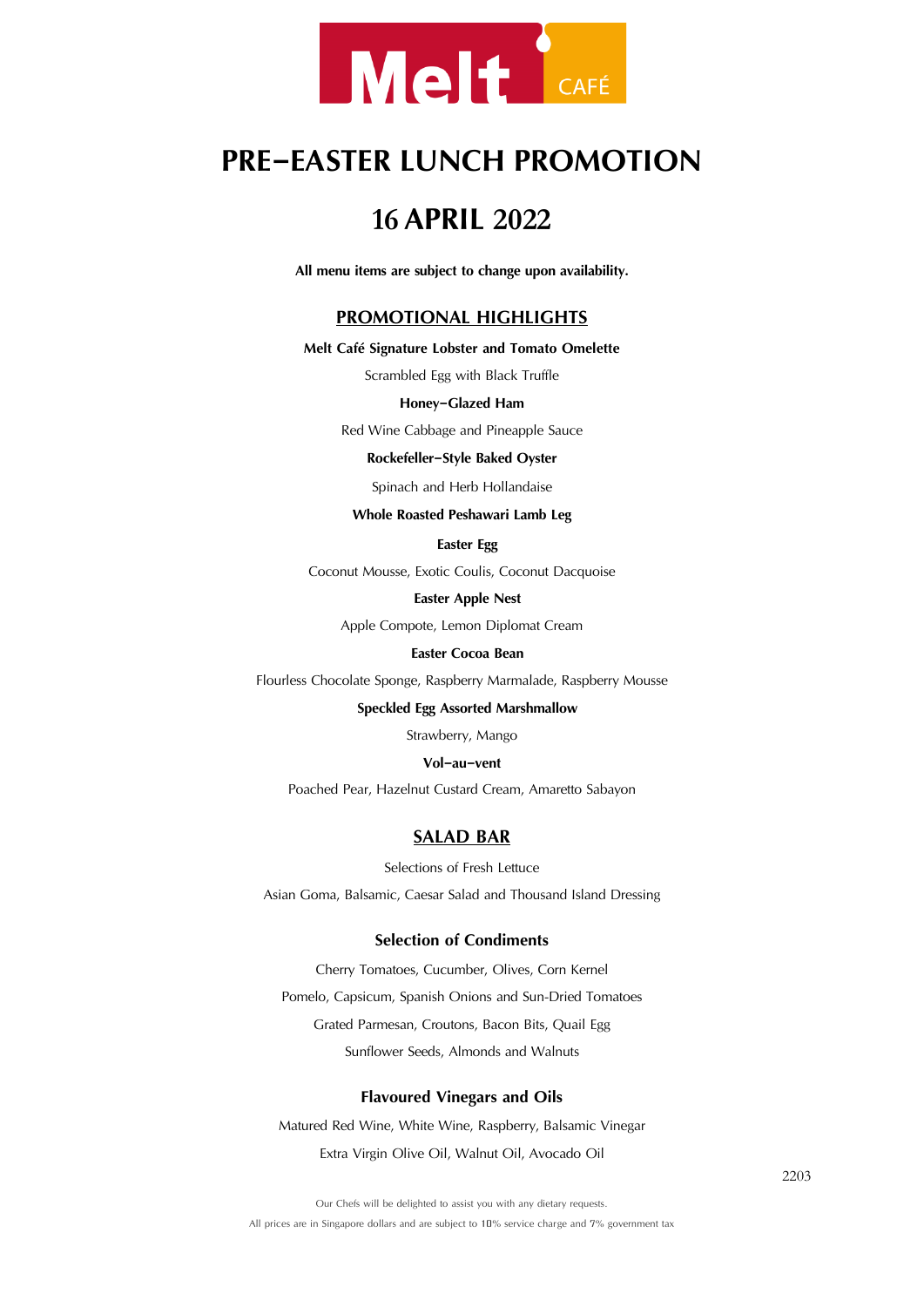# **SALAD AND APPETIZERS**

#### **Prawn and Apple Salad**

Celery, Granny Smith Apple and Sour Cream

### **Oven-Roasted Beetroot Salad**

Raspberry, Feta Cheese and Balsamic Dressing

## **Roasted Chicken Salad with Tri-Color Pasta**

Basil Pesto and Roasted Capsicums

**Grilled Asparagus Salad**

Yellow Frisée and Quail Egg Vinaigrette

# **CHARCUTERIE PLATTER**

Prosciutto di Parma, Salami Milano, Wagyu Pastrami Smoked Salmon and Smoked Rainbow Trout Sun-Dried Tomatoes, Olives, Capers, Peppers and Grilled Zucchini

# **CHEESE PLATTER**

Gourmet Selection of Cheeses

Accompanied by Jams, Mostarda, Crackers, Nuts and Dried Fruits Sourdough Bread Sticks, Lavosh Crackers and Grapes

# **SEAFOOD COLOSSEUM**

Boston Lobster

Seasonal Oysters

Tiger Prawns

White Clams, Green-lipped Mussels, Mud Crab

Accompanied by Cocktail Sauce, Mignonette Sauce, Lemon and Tabasco

# **JAPANESE PLATTER**

#### **Selections of Sashimi, Sushi, Gunkan and Maki**

Salmon, Tuna, Hamachi and Tako Sake (Salmon), Tamago, California, Kani Sarada (Crab) Wasabi, Shoyu, Ginger

#### **Cha Soba**

Shoyu Broth, Assorted Japanese Pickles, Bonito and Seaweed Strips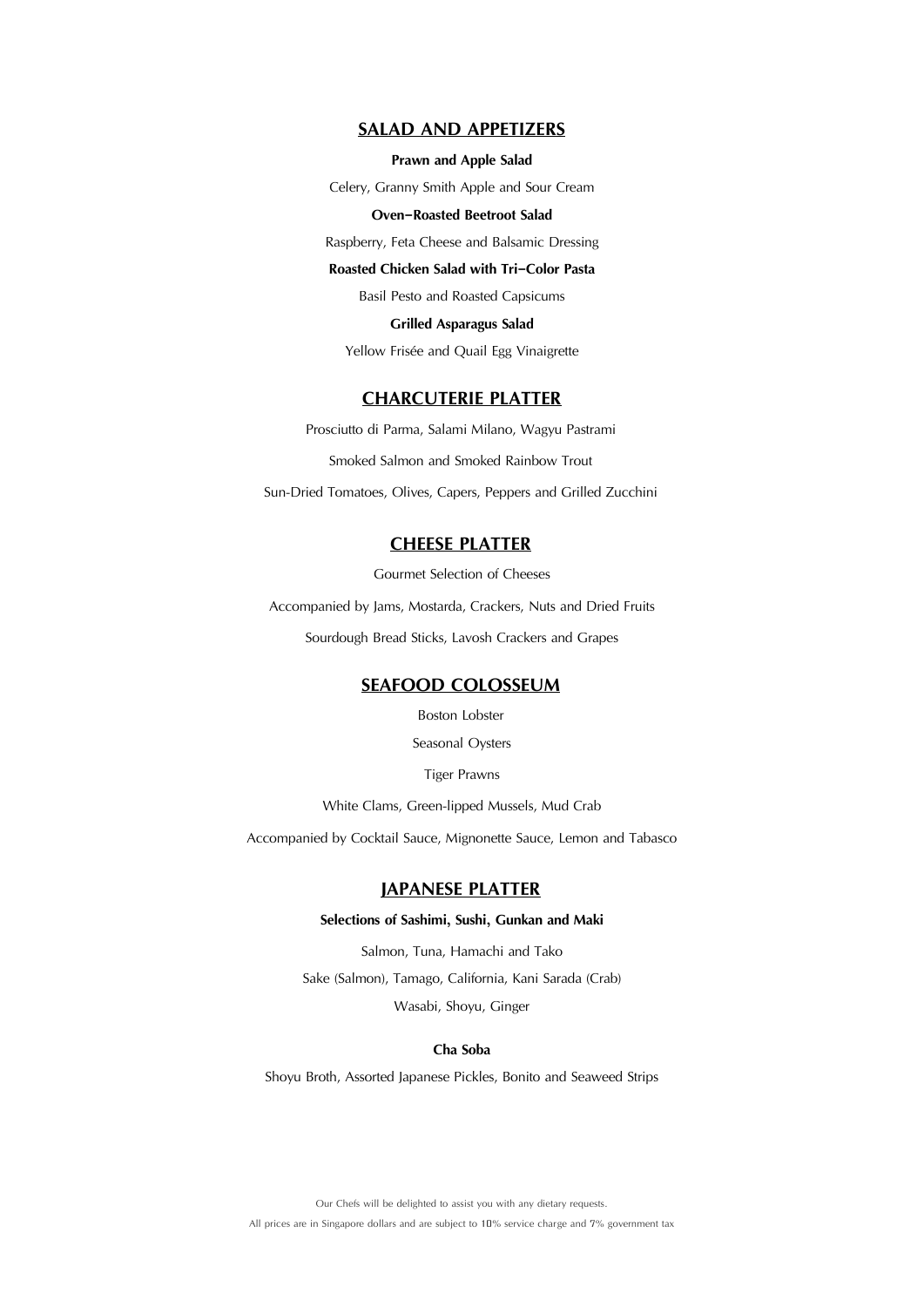# **ASIAN DELIGHTS**

Spicy Hot and Sour Chicken Soup Seafood Fried Rice Steamed Fish Fillet in Black Bean Sauce Chilli Seafood with Mantou Braised Tofu with Crab Meat, Green Peas and Shimeji Mushroom Black Pepper Beef, Capsicum and Onion Coffee Chicken Wok Fried Seasonal Vegetables

# **EUROPEAN DELIGHTS**

Truffle-Scented Wild Mushroom Soup with Garlic Bread Herb-Marinated Lamb Rump with Vegetable Ratatouille Slow-Cooked Beef Cheek with Turnips Marinated Chicken Thigh with Albufera Sauce Grilled Salmon with Confit Leek, Dill Cream Sauce White Wine Black Mussels Sautéed Zucchini with Shallots and Pine Nuts Mashed Potatoes

# **FARMER'S EGG STATION**

Melt Café Signature Lobster and Tomato Omelette Scrambled Egg with Black Truffle

# **TRADITIONAL ROASTS AND LIVE STATION**

**Honey-Glazed Ham** Red Wine Cabbage and Pineapple Sauce **Rockefeller-Style Baked Oyster**

Spinach and Herb Hollandaise

**Whole Roasted Peshawari Lamb Leg** 

# **CHINESE ROASTED MEAT**

Barbecue Pork Char Siew Roasted Chicken Mustard, Barbecue Sauce and Chilli

# **NOODLES STALL**

**Signature Prawn Laksa**

Thick Rice Vermicelli, Fish Cake, Silver Sprouts, Bean Curd Puff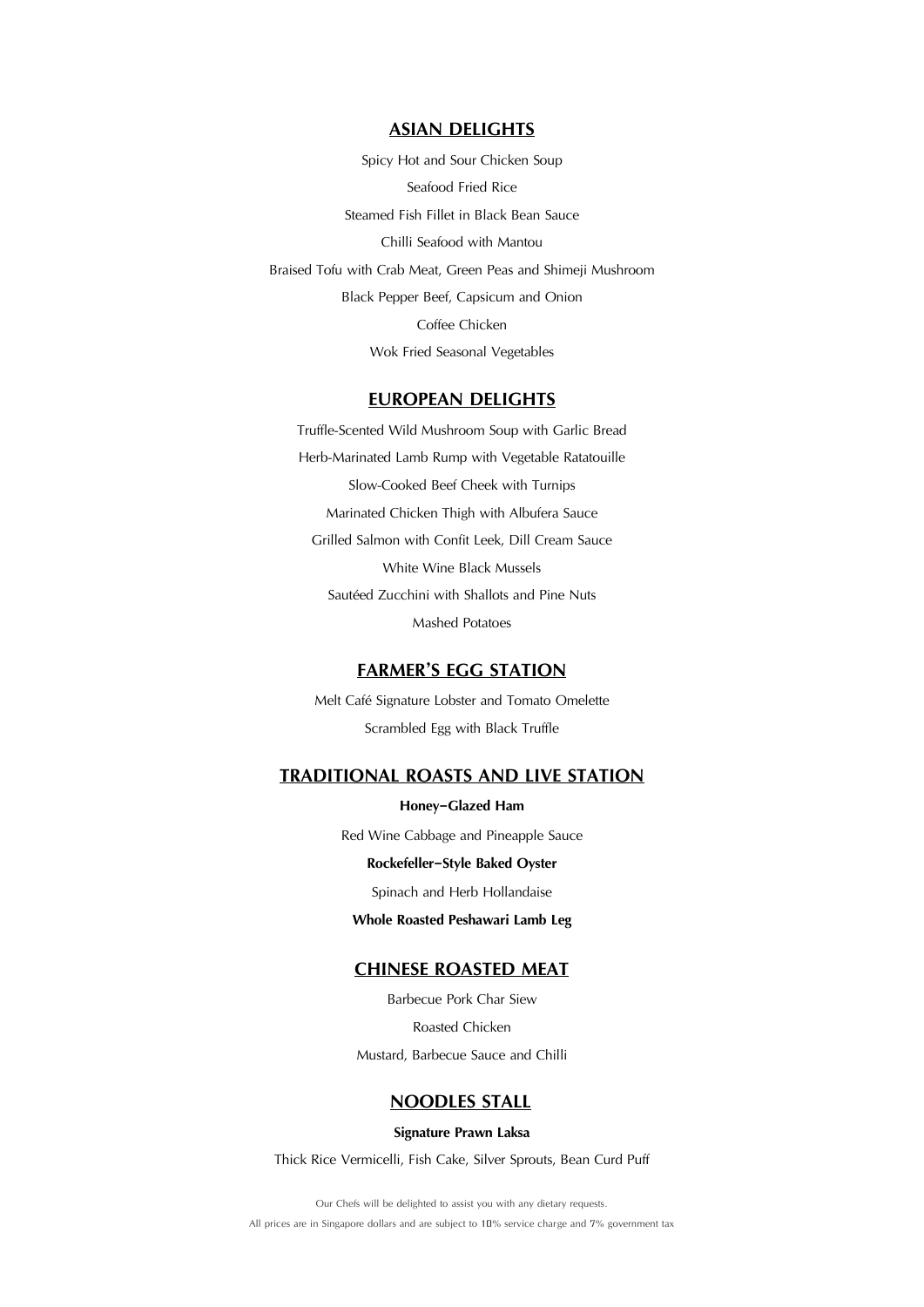# **INDIAN DELIGHT**

#### **Tandoori Specialty**

Stuffed Portobello Mushroom Kebab

Tandoori Chicken

Ajwaini Jhinga

# **Chicken Shawarma with Pita Bread**

**Curry Set**

Chicken Nargisi Kofta Khada Masala Gosht Kutra Gobhi Panchami Bhaji Kadai Chole Masala and Plain Papadum Plain or Garlic Naan Indian-style Rice of the Day with Condiments

# **PASTRY AND SWEET ENDINGS**

**Signature Melt Chocolate Cake**

Chocolate Mousse, Crunchy Pearls, Genoise Chocolate Sponge

# **Bunny! Bunny!**

Baked Cheesecake

### **Easter Egg**

Coconut Mousse, Exotic Coulis, Coconut Dacquoise

### **Carrot Cake**

Zesty Cream Cheese Frosting, Kumquat Compote

### **Chestnut Vermicelli**

Chestnut Pain de Gênes, Blueberry Confit, Vanilla Bavarois

### **Easter Apple Nest**

Apple Compote, Lemon Diplomat Cream

# **Easter Cocoa Bean**

Flourless Chocolate Sponge, Raspberry Marmalade, Raspberry Mousse

#### **Yuzu Flower Lollipop**

Yuzu Crémeux, Ivory Chocolate-Coated Sable

### **Speckled Egg Assorted Marshmallow**

Strawberry, Mango

Our Chefs will be delighted to assist you with any dietary requests.